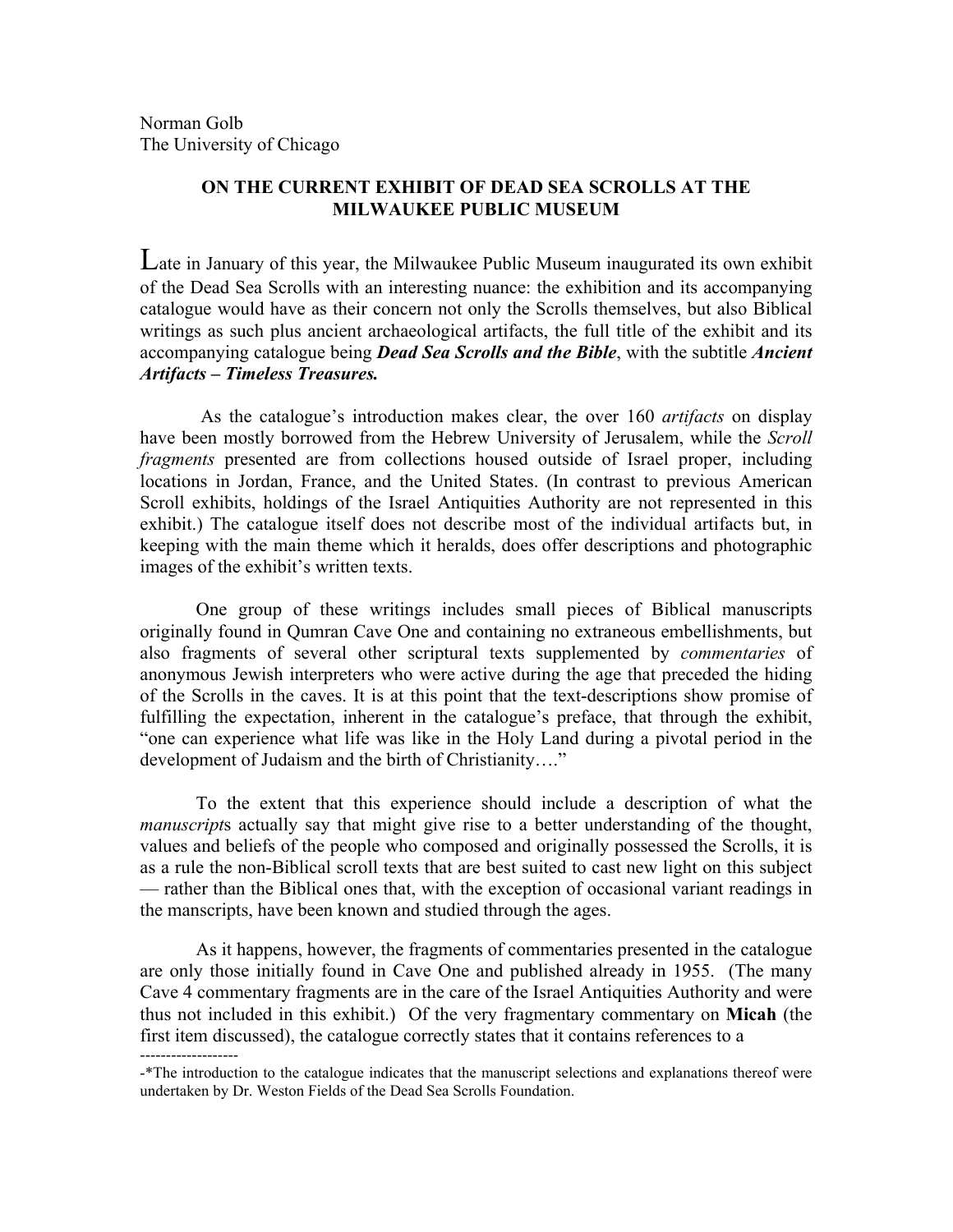"Teacher of Righteousness" and a "Spreader of Lies" in "the context of the Community which produced the commentary," but then enigmatically adds that this is "*possibly the community at Qumran"* (my italics).

Earlier exhibitions and their appended catalogues had more baldly stated that this and the other Qumran Biblical commentary fragments were assuredly sectarian writings specifically composed and/or or harbored by a religious group living at Khirbet Qumran. This is however made into a mere possibility in the present catalogue — and yet its author refrains from *discussing other possibilities*. The catalogue never acknowledges that opponents of the Qumran-sectarian theory adduce evidence that during the Roman siege of 70 A.D. scrolls were brought from Jerusalem directly to the Judaean Wilderness caves, and also point out that to this date material evidence showing specific Essene or other sectarian communal habitation of Kh. Qumran has never been demonstrated.

The brief descriptions of fragments of this and other Qumran Biblical commentaries which follow point to similar or analogous problems in the construction and message of this catalogue. Further regarding the Micah commentary, for example, the catalogue interprets some of its partially extant consonants to mean that "The teacher [of righteousness] will be saved on the day of judgment in contrast to those who follow the "Spouter of Lies"….. Here the actual manuscript fragments are so damaged that the proposed interpretation relies more on one's supplying missing words than on those that have survived. (For example, the word meaning "day" is legible, but "judgment" was entirely supplied by the original 1955 editor; the expression "teacher of righteousness" is there mostly by conjecture, and so on with the majority of the words supplied; compare the photographs of these portions of the text in Barthelemy and Milik, *Discoveries in the Judaean Desert* I, Oxford 1955, plate XV, **14,** fragment 10).

Then again, while the few fragments of the **Zephaniah** commentary do preserve some lines of the portentous warning of this prophet and his interpreter, the catalogue turns this into the most dire of predictions, namely that the ancient commentator "understands the divine anger spoken of there to be directed against the people of Judah" [sic.] What is actually preserved are only small pieces of three lines which include the two Hebrew words that in translation are "The Land of Judaea," — the original editor having *conjectured* the prior missing words as "*upon all the inhabitants of*." The present catalogue dutifully follows that half-century-old conjecture, without cautioning readers to the effect that a passage in the 4Q commentary on Psalms, published many years later, contains a line referring to the "*despoilers of the covenant who are within the house of Judea*" — that is, some among others, rather than the Judaeans in their entirety.

And when the author follows this by explaining that "both [the Scroll commentaries on] Micah and Zephaniah use the paleo-Hebrew (archaic) script for the proper name of God (Yahweh, Jehovah) to *remind readers that it is not to be pronounced*" (my italics), he enters upon an exegetical quicksand worth quickly fleeing from. The most ancient sources on this subject offer no evidence that scribes of this and other Dead Sea Scrolls preserved the Tetragrammaton in paleo-Hebrew script for the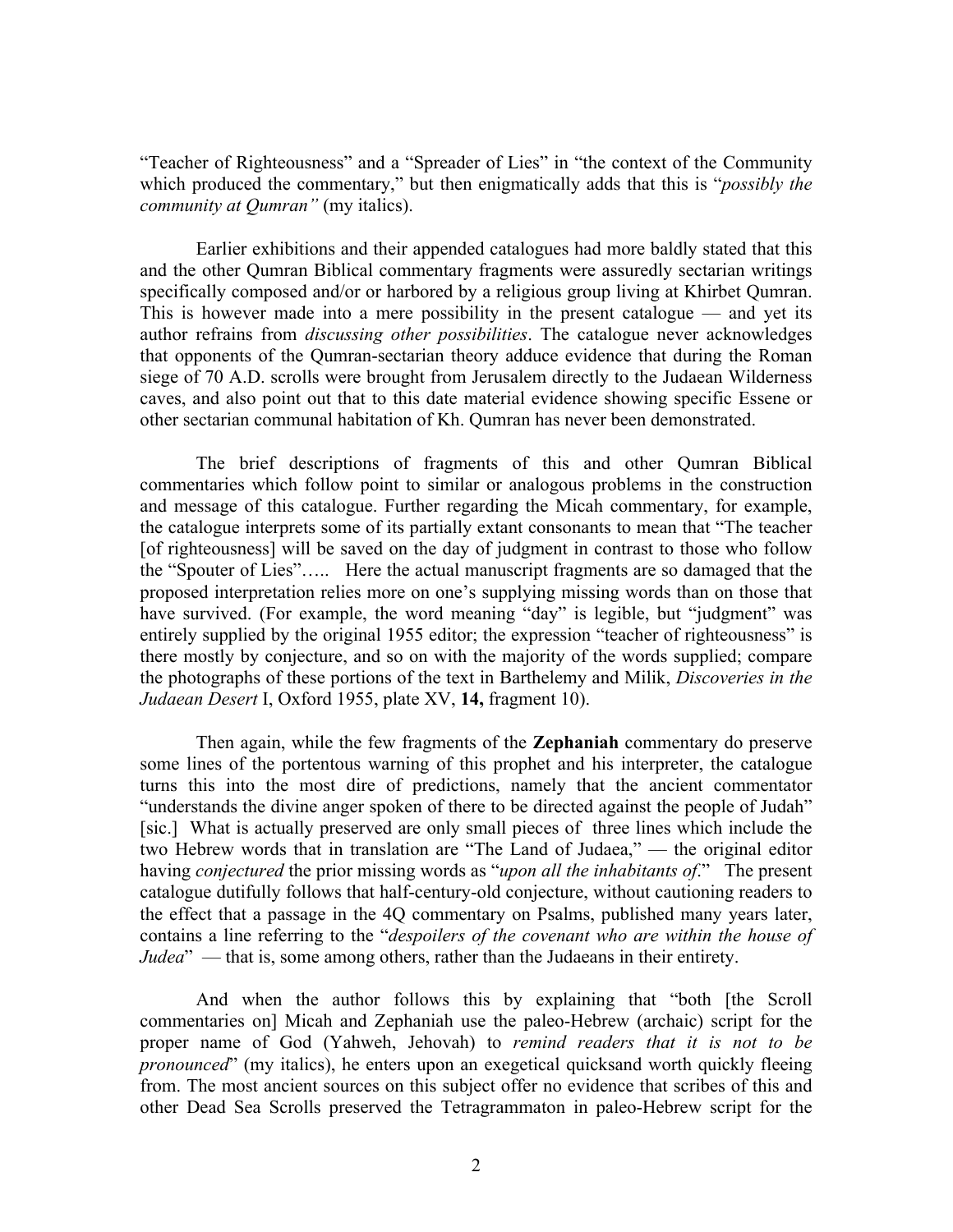reason given by the author; the Hebrew Biblical text (Ex.XX.7) only cautioned against *taking up* that name *lashav*, i.e. in vain or for naught. The writing of this four-consonant name YHWH in archaic Hebrew script may surely be recognized as an example of *ancient scribal pietism* of the Intertestamental period; using the archaic form may also possibly have served as a reminder to ancient readers of the relevant Biblical passage to take special care in inscribing it. One mainly finds that aspect of pietism extended to the concept of *oral* expression in Tannaitic and post-Tannaitic times (viz., early 2<sup>nd</sup> century A.D. onward) and more generally in medieval and modern orthodox circles emphasizing aspects of religious fervor and mysticism.

The catalogue author's treatment of the commentary on **Psalm 68** reveals yet other problems. Mentioning again the "scrolls community" and its putative enemies, he indicates that this text pertains particularly "to the battle between the Teacher of Righteousness and the Wicked Priest," and that it contains a specific reference to the (wicked) Kittim. In the photograph of the actual fragment as shown in the original 1955 publication, however (plate XV, **16**, no. 9), there is no mention at all either of the Teacher of Righteousness or the Wicked Priest (cf. also the printed text *ibid*., pp. 81-82). In addition, the single word which the original editor read as *Kittim* is missing an initial consonant; the word could just as well be construed as [P]tayyim, "*simple ones*," constituting an allusion not to the Romans but to the "*simple ones* of Judah, doers of the Law" mentioned elsewhere in the Scroll commentaries themselves.

With respect to the rendering of a passage in Psalm 68.31, the words *"You have rebuked the swamp beast, the herd of bulls, the gentle heifers; he tramples on bars of silver"* are treated in the catalogue as *part of the commentator's own interpretation*, whereas in fact they are part of the Biblical passage itself.

In its presentation of the two Scroll fragments of the Book of Daniel now possessed by the Archdiocese of the Syrian Orthodox Church for the Eastern USA, the catalogue states that the text on display "is one of few passages in the Old Testament … in Aramaic." Yet only portions of the last four lines of the second part of the text are in Aramaic, most of the extant text shown in the catalogue being in Hebrew, as is the case with the great majority of the Scrolls in general.

The author of the catalogue thereafter asserts that the sense of the **Commentary on Isaiah** fragments on display should be understood in light of the fact that "Like other Jewish communities at the time, the scrolls community interpreted the Bible in light of their own time and circumstances." However, while time and circumstances certainly influenced the ancient interpreters, the idea that all of the Scrolls were the writings of a single "community" had its genesis only with the start of the discoveries in the Judaean Wilderness, when most of the Scrolls were still unknown. Analysis of the texts following publication of virtually all of the approximately 800 scrolls in recent years has made it abundantly clear that they cannot by any means all be attributed to a single spiritual group of authors or interpreters, but rather reflect varying trends of thought among the Jews of Intertestamental times. The Yahad (= Unity) group, responsible for some of the writings (and which are the ones mainly featured in the Milwaukee catalogue) certainly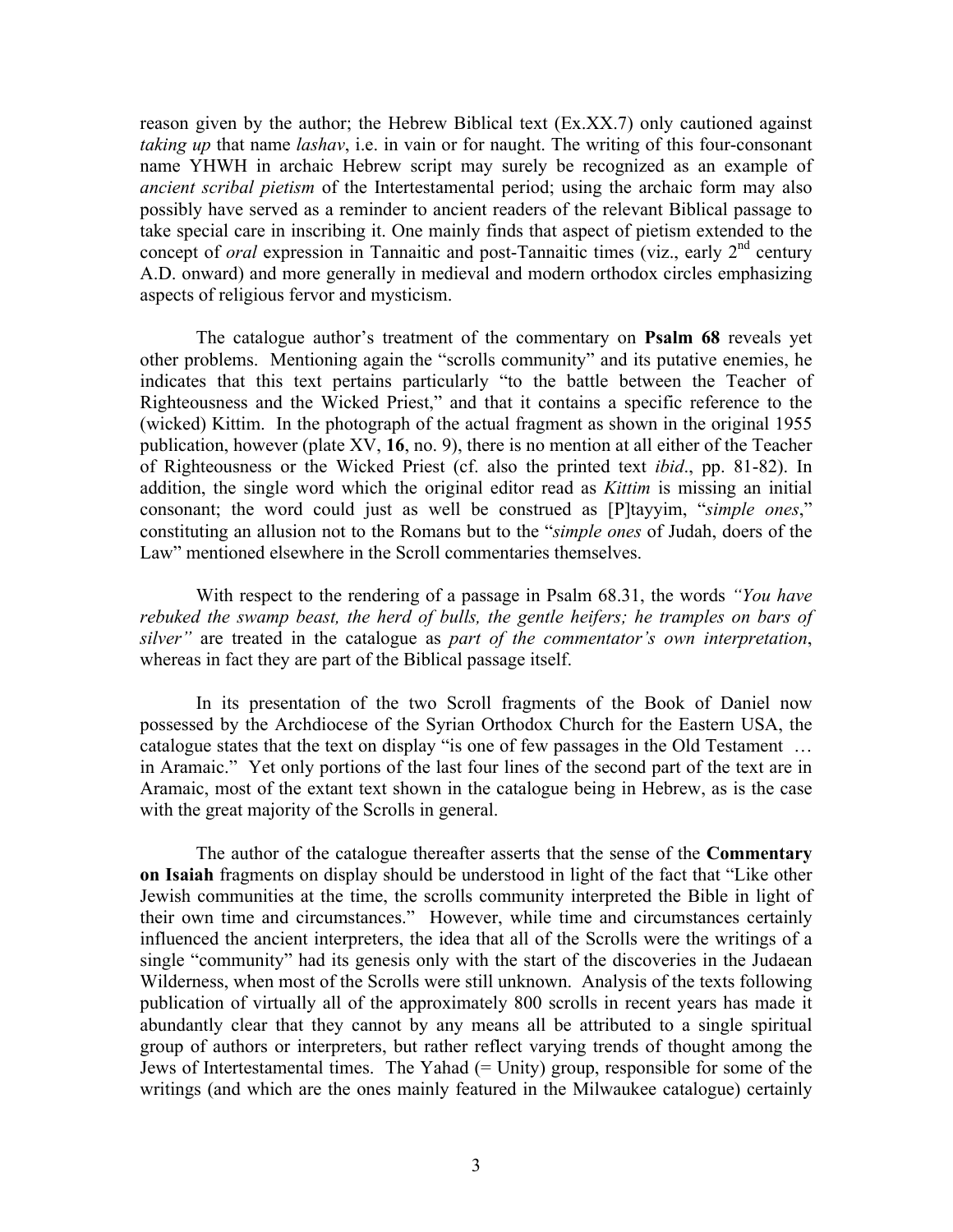deserve the close attention of scholars, but the Scrolls attributable to this particular brotherhood group contain no lines whatever which could reasonably be construed as encouraging them to leave their homes so as to to live as pietists in the desert.

Another text on display consists of two (from amongst many) fragments of a scroll of the **Book of Exodus** (chaps. 6-37) in the possession of the Department of Antiquities of Jordan. The catalogue indicates that the expanded version of Exodus in this scroll is closely similar to that preserved by the Samaritans. This is certainly interesting information, particularly in view of the fact that this scroll has until now been seen by relatively few people; an additional feature is its use of palaeo-Hebrew script throughout the entire text. The editor then goes on to say, however, that peculiarities in the nature of the script, the use of palaeo-Hebrew, the vertical and horizontal rulings of the text, and the way the text has been prepared "have led scholars" —he does not tell us how many or who they are — "to believe that the document may have been copied locally at Qumran rather than imported from elsewhere."

Yet no material evidence has in the past been uncovered either to prove that intensive writing and/or copying of the Scrolls ever took place at Kh. Qumran, or that any of the Scrolls were imported to the Kh. Qumran site before being sequestered in the 11 caves where they were later discovered. The present catalogue likewise adduces no proof for either of these ideas. The writer's casually introduced and arbitrary assertion is vaguely reminiscent of that other claim of some traditional Qumranologists to the effect that the unusual spellings discernible in various Scrolls in some way prove that they were composed or copied at Kh. Qumran —a claim likewise unsupported by material evidence and which disregards the widespread phenomenon of orthographic variation in the texts of various languages before the age of dictionaries. The writer also fails to state that scholars other than those to whom he cryptically alludes do not necessarily hold such beliefs.

Still more enigmatic is the catalogue's juxtaposition of the idea of Scrolls ostensibly been copied "at Qumran" with those that supposedly came from a mysterious "elsewhere."

Both at this point, as earlier on in the catalogue, the author had the opportunity to indicate to his readers, in consonance with ordinary standards of transparency expected of public museums, that various scholars in this country and abroad can find no material evidence that would warrant their acquiescence in these entirely rhetorical arguments to which he would appear to be deeply attached. The writer clearly could and should have pointed out to possibly unsuspecting museum visitors who may now be studying this catalogue that his suggestion of monk-like scriptorium activity at Kh. Qumran has never been actually demonstrated — and that those scholars who oppose this idea reject it on the basis of countervailing indications explained in their writings, while reasonably pointing to Jerusalem as the original home of the Scrolls. Surely there must be some way that balance and academic fairness might be achieved in exhibits of the Scrolls, in consonance with the basic principle of comity encouraged by museum associations.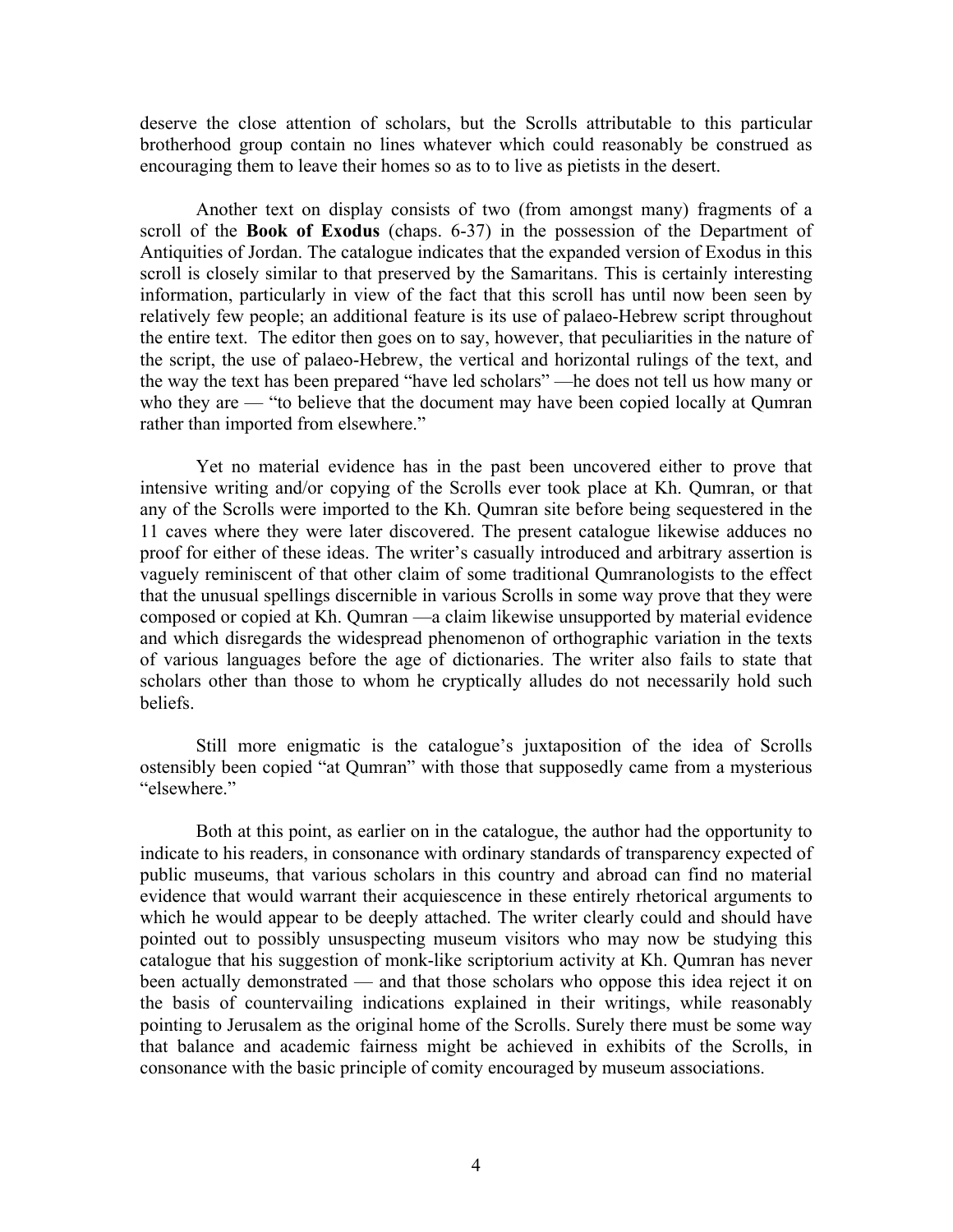This latter thought is encouraged all the more by the description of still another manuscript featured in the catalogue — namely the Copper Scroll, of which the Milwaukee Public Museum received a portion from Amman for display at the current exhibit. The catalogue is correct in stating that this scroll was cut open in 1955, but the author refrains from indicating that Pere de Vaux, after having been apprised of its contents, became vexed to the point of sending telegrams to learned societies of Paris and London declaring it to be the forgery of a crazed Essene (see the details in my *Who Wrote the Dead Sea Scrolls,* pp. 120 ff.).

This scroll carefully describes places of sequestration of scrolls and of a large number of precious items which often indicate, by the specific nomenclature given in the manuscript, their provenience in the Jerusalem Temple. In the manuscript, however, they are mostly described as having been sequestered in hiding-places in the general region of the caves where the Scrolls were found. The demonstrable link with Jerusalem Temple treasures plus the description of their subsequent concealment in the that same northern Judaean Wilderness area constituted direct evidence against Pere de Vaux's theory of Essenes at Qumran, by contrast indicating the removal both of pecuniary treasures and scrolls from Jerusalem to the same general area where scrolls were discovered in the eleven caves. Despite Père de Vaux's ad hominem assertion, he never offered a single empirical proof for his claim of forgery with respect either to the wording of the text or to its use of copper to preserve the recorded inventory.

Several years ago the traditional Qumranologist Père Emile Puech of Paris, apparently recognizing Père de Vaux's dilemma, sought to resolve it by publishing a new edition of the text in which he claimed that the treasures were actually those possessed by the putative *Essenes of Qumran.* This effort would of course protect Père de Vaux's original Qumran-Essene theory, were there any actual *proof* that a sect both lived there and in addition actually possessed great wealth in their desert abode — characteristics which directly clash, however, both with Josephus's description of wealth-eschewing Essenes living in their various Judaean towns, and with Pliny the Elder's description of refugee Essenes living above En-Gedi. In effect, Puech glossed over de Vaux's dilemma by implicitly relying on the circular argument that the Copper Scroll was written at Kh. Qumran because that is where the Scrolls came from, while Kh. Qumran was understandable as the home of the Scrolls altogether because the wealth implied by the Copper Scroll evoked an aura of prosperity at Qumran justifying the concept of a sect actually living there.

In contrast to Puech, many scholars would now have to admit that growing evidence points to Jerusalem as the original home of the Scrolls and — in consonance with Josephus's description — to the flight of the city's refugees, by way of its underground passages, towards Machaerus and Masada. These elements ineluctably link up with the written testimony that scrolls and treasures were hidden in caves and other hiding-places of that same region. While there is is no actual written testimony that the hiding was done by those refugees, that is a matter of common sense validated by Josephus's detailed description of Jerusalem under siege in 70 A.D. The sequestering of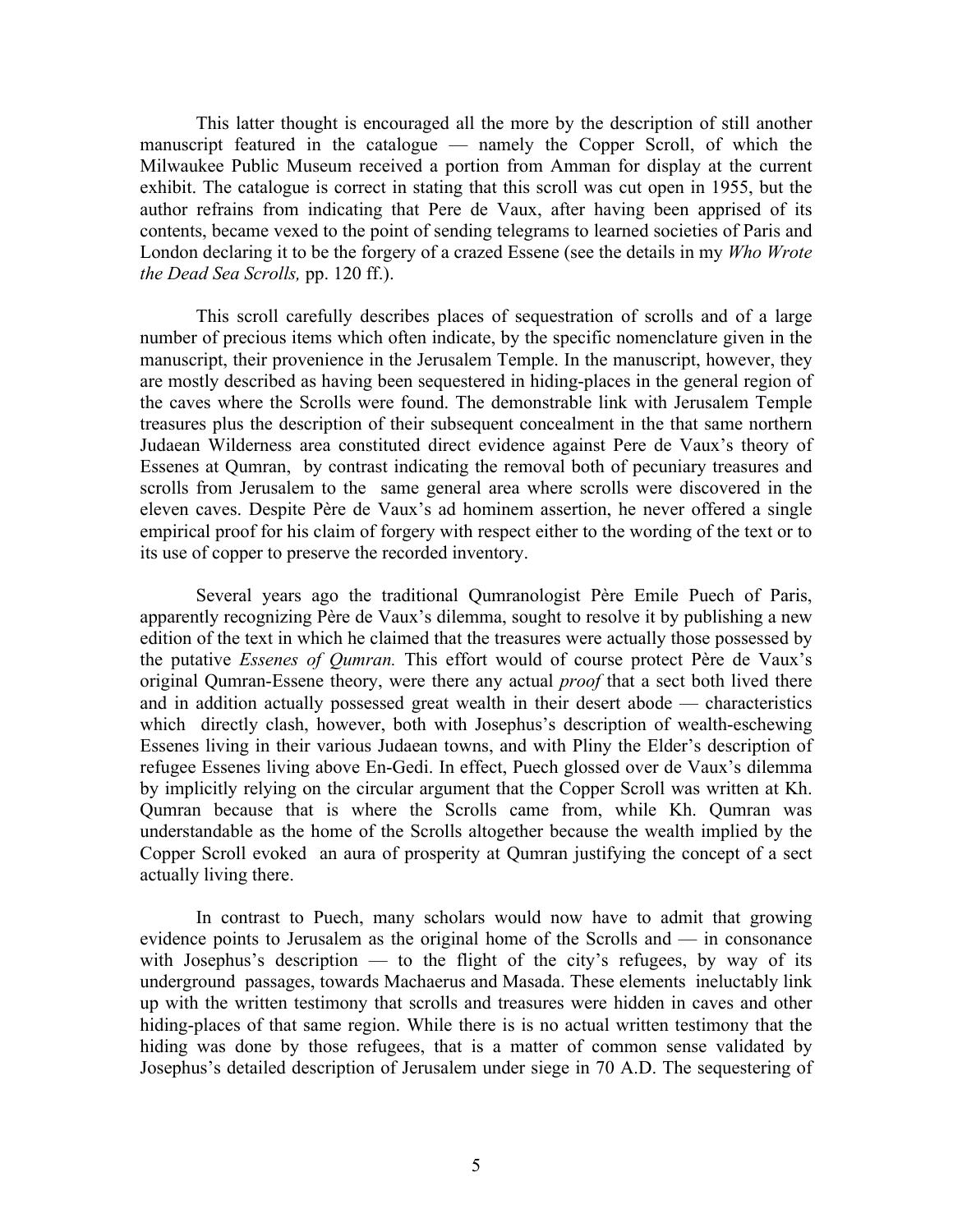their possessions emerges as a far more direct and historically justifiable understanding of the events than the obviously forced explanation of Père Puech.

What is fundamentally at fault with the description in the current catalogue is some acknowledgement of the opposite position regarding the scroll's authenticity now espoused by various scholars, namely that its origin may be traced to the Jerusalem priesthood charged with the responsibility of guarding the Temple treasury. This is the one single view consonant with historical testimony and with the nomenclature of the vessels described in the Copper Scroll itself. The author of the catalogue, however, does not appear to wish to divulge it. Instead, he paradoxically presents himself here not as one filling an objective curatorial role, but rather as the champion of a particularly difficult interpretation of the Copper Scroll's origin, thus disregarding the ethical imperative of "reflecting different views striking a balance" as emphasized, for example, by the well-known Museums Association Code of Ethics. Instead of serving as the spokesman for Père Puech, he could far more appropriately have handled the ethical problem by stating the two fundamentally opposing views in an objective and balanced manner.

Given the totality of examples addressed above, it is quite clear that the catalogue of the Scrolls exhibit now taking place in Milwaukee represents the current debate over the meaning and significance of the Scrolls in such a way as to apparently encourage readers, subtly or otherwise, to incline towards acquiescence in the believability of the original Qumran-Sectarian theory — however much that theory is now being challenged by reputable scholars who, increasingly, treat those texts within the parameters of historical events taking place in Palestine during late Second Temple times.

It is thus hardly possible to agree with the statement of the catalogue's preface asserting that, by means of the exhibit, "one can experience what life was like in the Holy Land during a pivotal period...." Yet more deeply to be pondered is the additional statement made there, that through seeing "actual documents of the time, visitors will come to appreciate how the words of the Bible have been transmitted over centuries, cultures ,and various languages to people today who are reading, writing and believing the same stories and sacred expressions as 2,000 years ago." There will be some who, while appreciating the interesting implements and other artifacts on display, might find themselves more inclined to conclude that the written texts, in their present curatorial treatment in Milwaukee, unfortunately tell us virtually nothing about the life, thought and experience of the Palestinian Jews either before or during the time that the Scrolls were being composed and eventually hidden away.\*

---------

**<sup>\*</sup>The catalogue also appends the translations of sundry Scroll passages and quotations from the Hebrew Bible, the New Testament, and related literature, some of them as headlines in large bold script. In the** *Revised English Bible* **(Oxford and Cambridge, 1989), certain of these passages are translated as follows:**